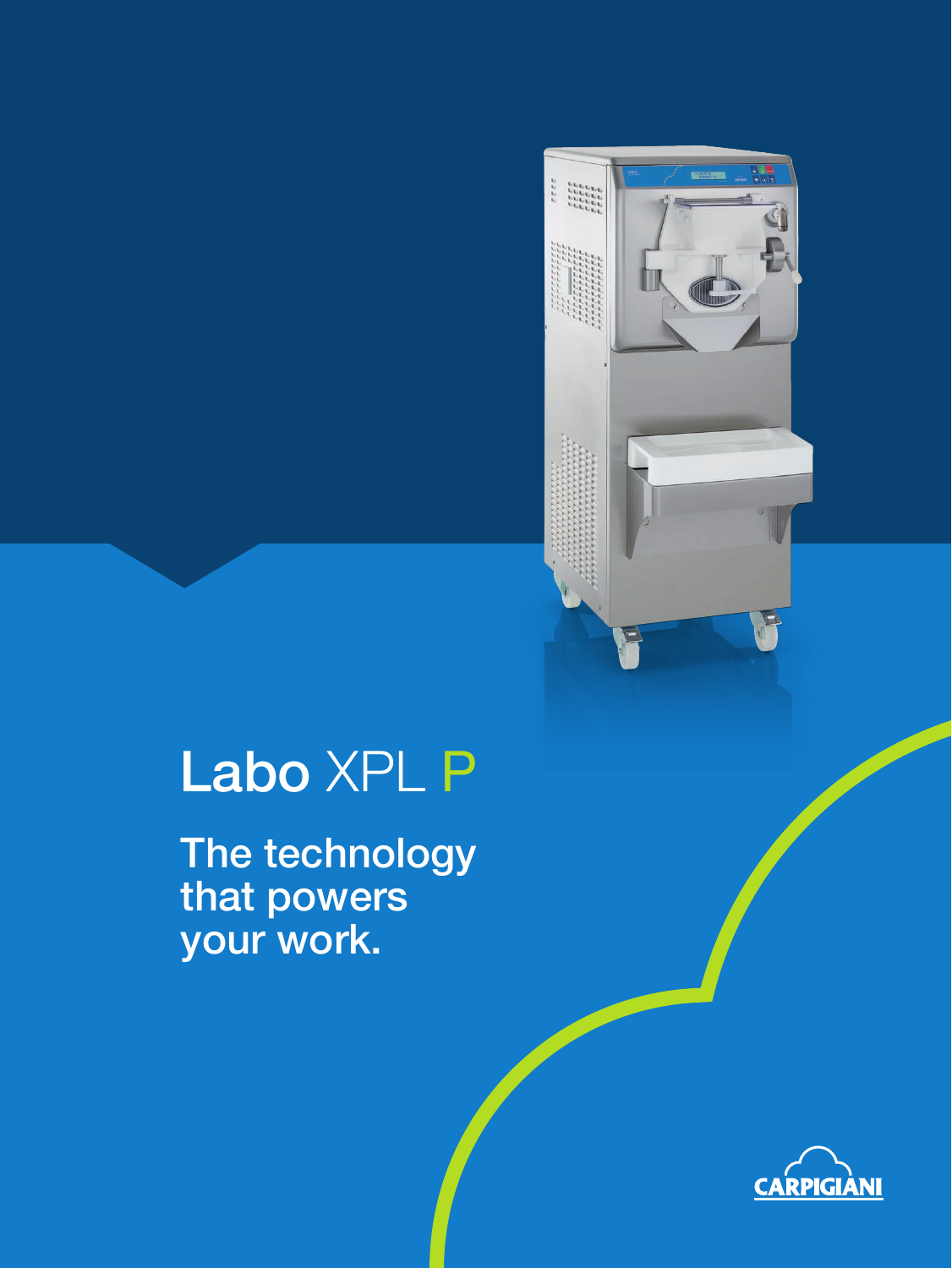### Labo XPL P

### Electronic Batch Freezers for Artisanal Gelato

The Labo XPL P is a batch freezer that is easy to use, simple to manage, and useful in any gelato production area.



Six variable freezing programs, suited to different types of production.

#### Gelato



This program uses more cold to increase the body of milk-based gelato. Operators can change the hardness of the gelato to suit their preferences.





This program uses less cold to produce intensely flavored fruit gelato and sorbets that are more delicate. This optimized management of cold temperatures reduces errors and energy waste.

# Slush Fruit



This program perfectly crystallizes fresh fruit cremolata, making a product that is always uniform. The program can be personalized based on the quantity and density of the final product.

#### Gelato Crystal - Fruit Crystal



Two programs to produce the special milk- or fruit-based CRYSTAL\* gelato. \*Semi-dense gelato ideal for quickly creating desserts of any form thanks to its easily shaped consistency. When placed in the blast freezer the Crystal is transformed into an innovative gelato.

#### Ice Cream



This program and the special beater\*\* allow the production of Ice Cream.

\*\*3E beater optional. Also available as a spare part.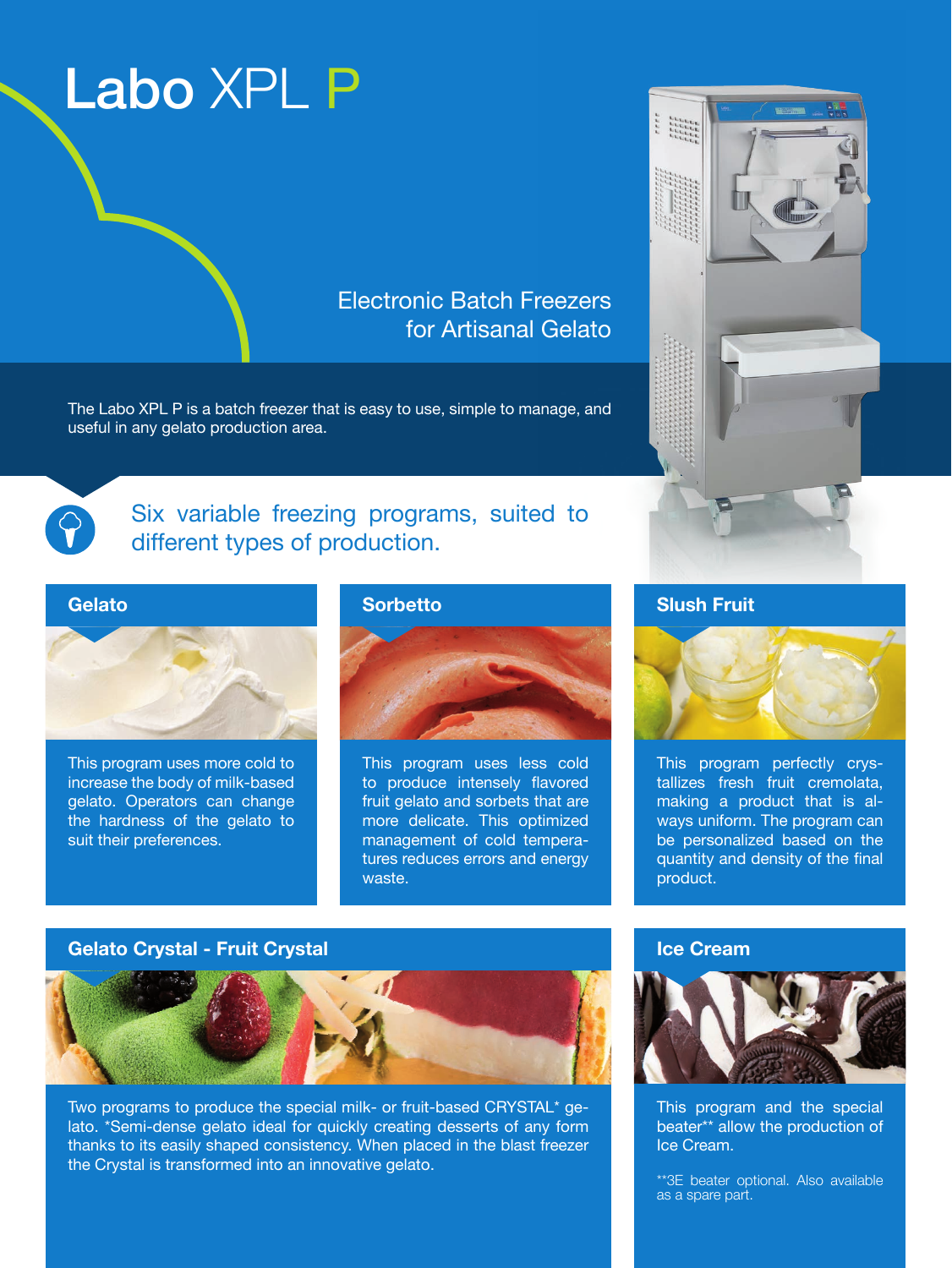Performance and Quality



#### Hard-O-Tronic®

This is the exclusive system for an excellent gelato. The LCD screen constantly displays the values of the programmed consistency and that of the gelato in the batch freezer. By pressing on the arrows you can always change it, to obtain your own ideal gelato.



#### POM Beater

The beater has no central shaft. Its POM blades - impenetrable by the cold - facilitate the complete extraction of the gelato every time. Sturdy yet light, it has self-adjusting scraper blades to maintain the cylinder clean and efficient.



#### Post Cooling

To maintain the consistency of the gelato during extraction, the post cooling function injects cold into the gelato as it comes out of the cylinder.



All commands remain accessible when the hopper cover is open so that the operator can start production while adding mix.

The operations of adding mix and extracting gelato are done standing straight.

**Shelf mat.** Designed to keep trays and tubs firmly in place during gelato extraction.

**Optional Dispensing Door.** The Ideal accessory for filling take away containers and various cake or monoportions molds with the Crystal program.

**Optional: Steel door**. To replace the standard polymer door.

Scan the **QR Code** on the front of the machine to access the most up to date equipment information: Instruction Manual, Carpi Care kit & Carpi Clean kit.



Reduced risk of injury, with corners even more rounded where the operator works.

#### Optional: Teorema

With Teorema, production continuity is guaranteed thanks to facilitated assistance through monitoring and diagnosis over the internet, using PCs, tablets, and smartphones.





The extraction chute is removable to facilitate the removal of all gelato residue, for complete cleaning.

The **delayed cleaning program** guarantees hygiene by controlling the temperature of the cylinder once the gelato has been extracted. So immediate washing of the machine is not necessary in the event of prolonged work stoppages.

Hand-held stainless steel shower with ergonomic on and off switch.

**Scotch-Brite treatment** of the sheet metal for quick cleaning.

The cylinder and front panel are a single piece for maximum cleanliness and hygiene.

Carpi Care kit - Carpi Clean kit: request them from your dealer to always keep your ma-

chine hygienically perfect.